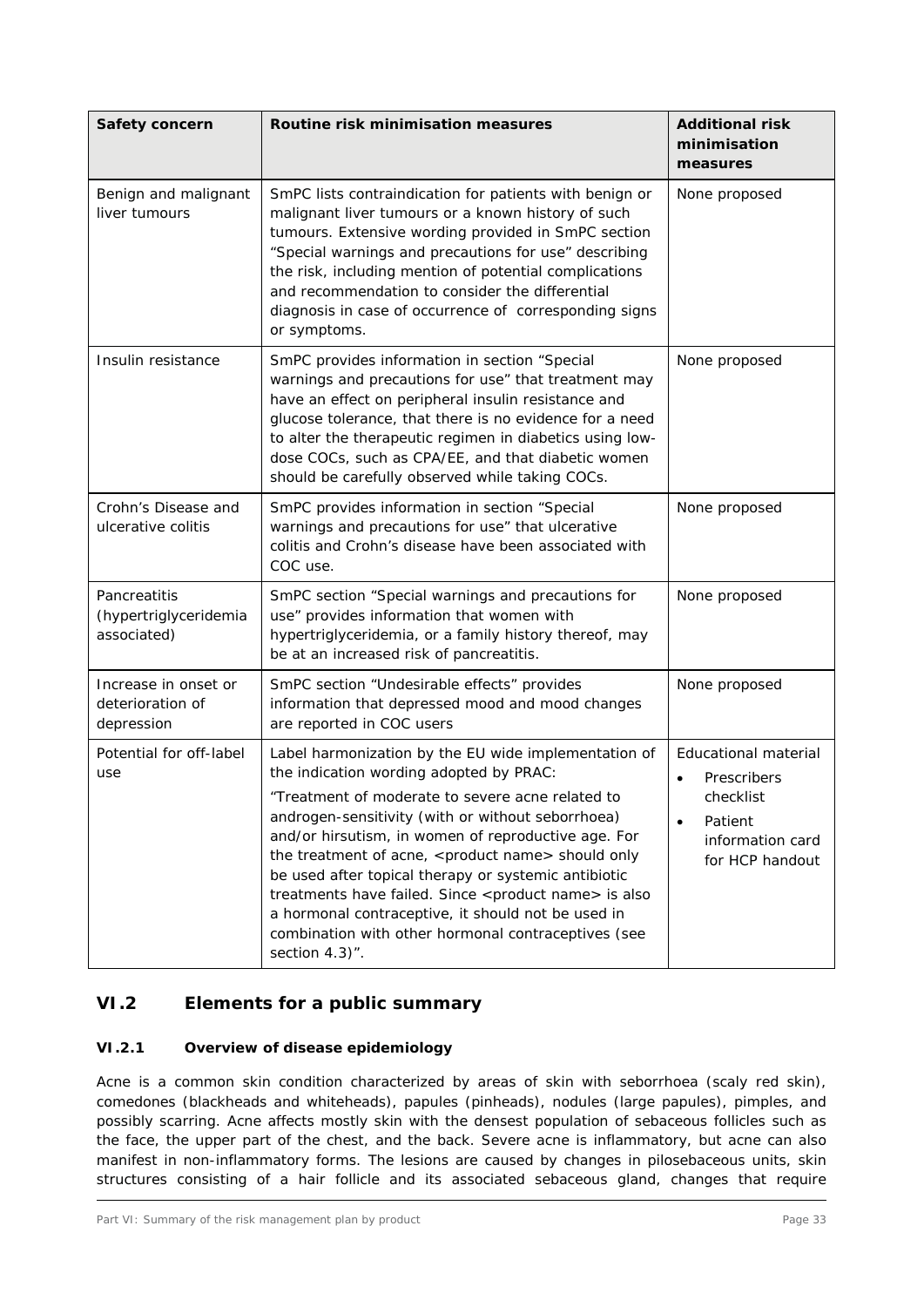androgen stimulation. Globally acne affects approximately 650 million people, or about 9.4% of the population, as of 2010. It affects almost 90% of people during their teenage years and sometimes persists into adulthood. It is slightly more common in females than males (9.8% versus 9.0%). In those over 40 years old, 1% of males and 5% of females still have problems.

Hirsutism is the excessive hairiness on women in those parts of the body where terminal hair does not normally occur or is minimal - for example, a beard or chest hair. It refers to a male pattern of body hair (androgenic hair) and it is therefore primarily of cosmetic and psychological concern. Hirsutism is one of the most common endocrine disorders, affecting approximately 10% of women in the United States. The prevalence rates of hirsutism in northern Europe are similar to those in the United States; in other places, rates are not known with certainty.

# **VI.2.2 Summary of treatment benefits**

Based on the available data from clinical studies and clinical experience of several years, cyproterone acetate/ethinylestradiol represents an effective drug in the treatment of moderate to severe acne related to androgen-sensitivity (with or without seborrhoea) and/or hirsutism, in women of reproductive age.

If administered as indicated in the Summary of Product Characteristics and taking into account the contra-indications, the warnings and precautions, cyproterone acetate/ethinylestradiol can be considered effective in the approved indications and generally well tolerated.

# **VI.2.3 Unknowns relating to treatment benefits**

Not applicable.

# **VI.2.4 Summary of safety concerns**

| <b>IMPORTANT IDENTIFIED RISKS</b> |                                                                                                                                                                                                                                                                                                                                                                                                                                                                                                                                             |                                                                                                                                                                                                                                                                                                                                                                                                                                                      |  |  |  |
|-----------------------------------|---------------------------------------------------------------------------------------------------------------------------------------------------------------------------------------------------------------------------------------------------------------------------------------------------------------------------------------------------------------------------------------------------------------------------------------------------------------------------------------------------------------------------------------------|------------------------------------------------------------------------------------------------------------------------------------------------------------------------------------------------------------------------------------------------------------------------------------------------------------------------------------------------------------------------------------------------------------------------------------------------------|--|--|--|
| <b>Risk</b><br>What is known      |                                                                                                                                                                                                                                                                                                                                                                                                                                                                                                                                             | Preventability                                                                                                                                                                                                                                                                                                                                                                                                                                       |  |  |  |
| Blood clots in<br>veins           | Taking CPA/EE may slightly increase risk<br>of having a blood clot (called a<br>thrombosis). The chances of having a<br>blood clot are only increased slightly by<br>taking CPA/EE compared with women<br>who do not take CPA/EE or any<br>contraceptive pill. A full recovery is not<br>always made and in 1-2% of cases, can<br>be fatal.                                                                                                                                                                                                 | If any of the stated risk factors applies to<br>the patient, it is important to tell the<br>doctor that the patient is using CPA/EE,<br>as the treatment may have to be<br>stopped.<br>When using a hormonal contraceptive<br>like CPA/EE it is advised to stop smoking,<br>especially if the patient is older than 35<br>years.                                                                                                                     |  |  |  |
|                                   | A blood clot in a vein (known as a<br>'venous thrombosis') can block the vein.<br>This can happen in veins of the leg, the<br>lung (a lung embolus), or any other<br>organ. The risk of developing a blood<br>clot in a vein is highest during the first<br>year a woman uses the pill. The risk is<br>not as high as the risk of developing a<br>blood clot during pregnancy.<br>The risk of blood clots increases further:<br>with increasing age;<br>$\bullet$<br>if the patient smokes;<br>٠<br>if the patient's close relative has had | The patient should stop taking tablets<br>and see the doctor immediately if<br>possible signs of a blood clot are noticed,<br>such as:<br>an unusual sudden cough;<br>breathlessness;<br>$\bullet$<br>any unusual, severe, or long-lasting<br>$\bullet$<br>headache or worsening of migraine;<br>partial or complete loss of vision, or<br>$\bullet$<br>double vision;<br>slurring or speech disability;<br>٠<br>sudden changes to hearing, sense of |  |  |  |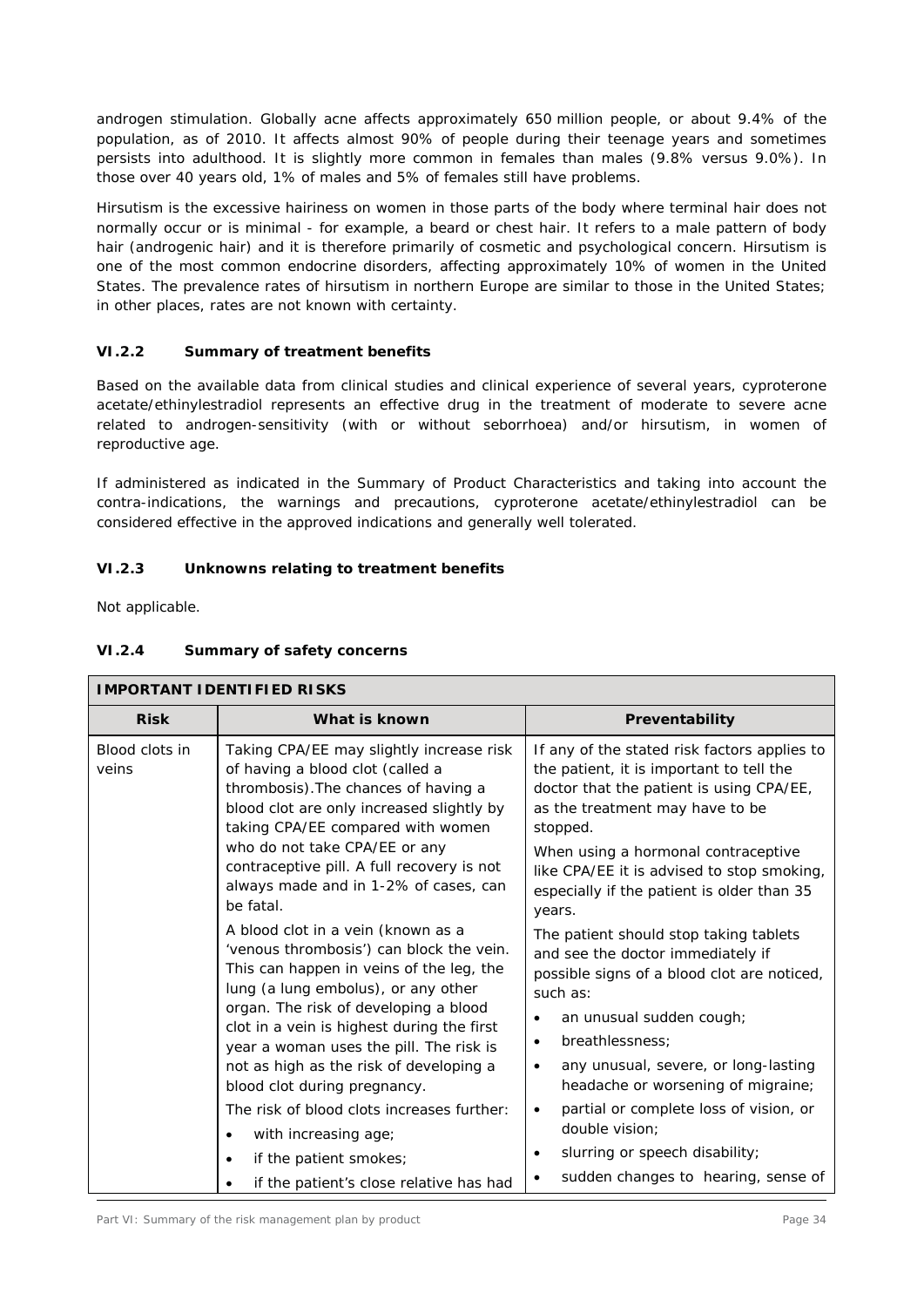| <b>IMPORTANT IDENTIFIED RISKS</b> |                                                                                                                                                                                                                                                                                                                                                                                                                                                                                                                           |                                                                                                                                                                                                                                                                                                                                                                                                                                                                                                                                                                        |  |  |  |
|-----------------------------------|---------------------------------------------------------------------------------------------------------------------------------------------------------------------------------------------------------------------------------------------------------------------------------------------------------------------------------------------------------------------------------------------------------------------------------------------------------------------------------------------------------------------------|------------------------------------------------------------------------------------------------------------------------------------------------------------------------------------------------------------------------------------------------------------------------------------------------------------------------------------------------------------------------------------------------------------------------------------------------------------------------------------------------------------------------------------------------------------------------|--|--|--|
| <b>Risk</b>                       | What is known                                                                                                                                                                                                                                                                                                                                                                                                                                                                                                             | Preventability                                                                                                                                                                                                                                                                                                                                                                                                                                                                                                                                                         |  |  |  |
| Blood clots in<br>arteries        | a blood clot in the leg, lung or other<br>organ at a young age;<br>if the woman is overweight, must<br>have an operation or is off her feet<br>for a long time because of an injury<br>or illness;<br>if the patient has leg in a plaster<br>cast.<br>Taking CPA/EE may slightly increase risk<br>of having a blood clot (called a<br>thrombosis). The chances of having a                                                                                                                                                | smell, or taste;<br>dizziness or fainting;<br>$\bullet$<br>weakness or numbness in any part of<br>$\bullet$<br>the body;<br>severe pain in the abdomen;<br>severe pain or swelling in either of<br>$\bullet$<br>the patient's legs.<br>If any of the stated risk factors applies to<br>the patient, it is important to tell the<br>doctor that the patient is using CPA/EE,                                                                                                                                                                                            |  |  |  |
|                                   | blood clot are only increased slightly by<br>taking CPA/EE compared with women<br>who do not take CPA/EE or any<br>contraceptive pill. A full recovery is not<br>always made and in 1-2% of cases, can<br>be fatal.<br>A blood clot in an artery in the heart<br>may cause a heart attack, or in the brain<br>may cause a stroke.<br>The risk of blood clots increases further:                                                                                                                                           | as the treatment may have to be<br>stopped.<br>When using a hormonal contraceptive<br>like CPA/EE it is advised to stop smoking,<br>especially if the patient is older than 35<br>years.<br>The patient should stop taking tablets<br>and see the doctor immediately if<br>possible signs of a blood clot are noticed,<br>such as:                                                                                                                                                                                                                                     |  |  |  |
|                                   | with increasing age;<br>$\bullet$<br>if the patient smokes;<br>$\bullet$<br>if the patient is overweight;<br>$\bullet$<br>if the patient has high blood<br>$\bullet$<br>pressure;<br>if the patient's close relative has had<br>a heart attack or stroke at a young<br>age;<br>if the patient has a high level of fat<br>in the blood (cholesterol or<br>triglycerides);<br>if the patient gets migraines;<br>$\bullet$<br>if the patient has a problem with the<br>heart (valve disorder, disturbance of<br>the rhythm). | an unusual sudden cough;<br>$\bullet$<br>breathlessness;<br>$\bullet$<br>any unusual, severe, or long-lasting<br>$\bullet$<br>headache or worsening of migraine;<br>partial or complete loss of vision, or<br>$\bullet$<br>double vision;<br>slurring or speech disability;<br>$\bullet$<br>sudden changes to hearing, sense of<br>smell, or taste;<br>dizziness or fainting;<br>$\bullet$<br>weakness or numbness in any part of<br>the body;<br>severe pain in the abdomen;<br>$\bullet$<br>severe pain or swelling in either of<br>$\bullet$<br>the patient's legs. |  |  |  |
| Liver disorders                   | CPA/EE should not be used if the patient<br>has liver problems. Acute or chronic<br>disturbances of liver function may occur.<br>Therapy with CPA/EE should be stopped<br>immediately if yellowness, inflammation<br>of the liver or itching of the whole body<br>occurs.                                                                                                                                                                                                                                                 | When using CPA/EE, the patient should<br>visit the doctor regularly for a physical<br>examination.                                                                                                                                                                                                                                                                                                                                                                                                                                                                     |  |  |  |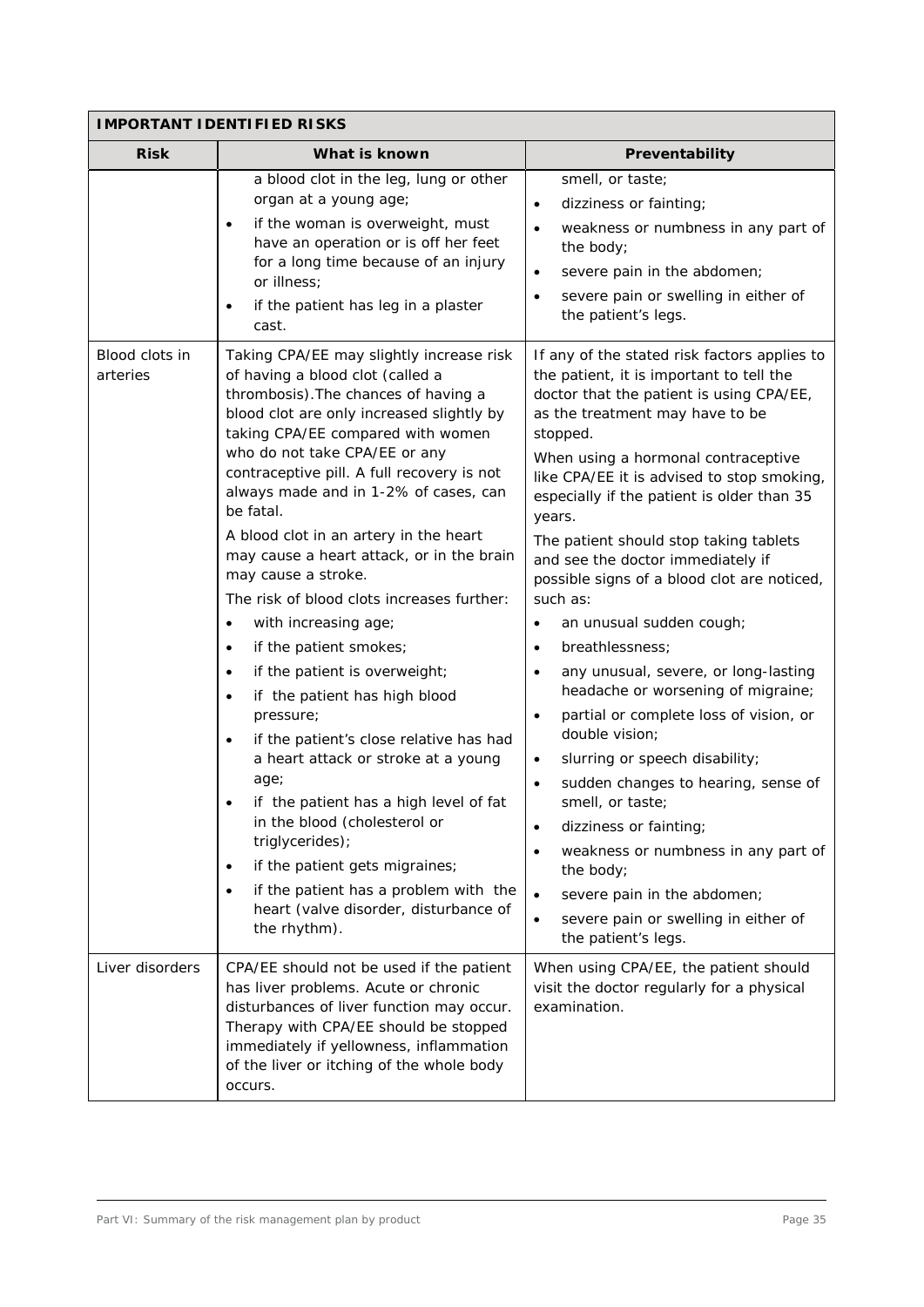| <b>IMPORTANT IDENTIFIED RISKS</b>     |                                                                                                                  |                                                                                                                                                                                                                                   |  |  |
|---------------------------------------|------------------------------------------------------------------------------------------------------------------|-----------------------------------------------------------------------------------------------------------------------------------------------------------------------------------------------------------------------------------|--|--|
| <b>Risk</b>                           | What is known                                                                                                    | Preventability                                                                                                                                                                                                                    |  |  |
| Increased blood<br>pressure           | CPA/EE should not be used if the patient<br>has high blood pressure.                                             | Before starting treatment with CPA/EE<br>the woman should inform the doctor if<br>she has high blood pressure.<br>When using oral contraceptives, the<br>patient should visit the doctor regularly<br>for a physical examination. |  |  |
| Effect on<br>hereditary<br>angioedema | In women with hereditary angioedema,<br>exogenous oestrogens may induce or<br>exacerbate symptoms of angioedema. | Before starting treatment with CPA/EE<br>the woman should inform the doctor if<br>she is allergic to cyproterone acetate,<br>ethinylestradiol or any of the other<br>ingredients of this medicine.                                |  |  |

| <b>IMPORTANT POTENTIAL RISKS</b>                                                     |                                                                                                                                                                                                                                                                                                                                                                                                                                                                                      |  |  |
|--------------------------------------------------------------------------------------|--------------------------------------------------------------------------------------------------------------------------------------------------------------------------------------------------------------------------------------------------------------------------------------------------------------------------------------------------------------------------------------------------------------------------------------------------------------------------------------|--|--|
| <b>Risk</b>                                                                          | What is known (including reason why it is considered a potential risk)                                                                                                                                                                                                                                                                                                                                                                                                               |  |  |
| Breast cancer                                                                        | CPA/EE should not be used if the patient has or has ever had breast cancer.<br>Breast cancer has been diagnosed slightly more often in women using oral<br>contraceptives than in women of the same age who do not use oral<br>contraceptives. It is not known whether the difference is caused by the use of<br>oral contraceptives. It is possible that the women using oral contraceptives<br>were examined more often and that breast cancer was therefore diagnosed<br>earlier. |  |  |
| Cervical cancer                                                                      | Cervical cancer has been reported to occur more often in women who have<br>used oral contraceptives for a long time. This finding is not necessarily caused<br>by oral contraceptives but may be related to sexual behaviour and other<br>factors.                                                                                                                                                                                                                                   |  |  |
| Benign and malignant<br>liver tumours                                                | CPA/EE should not be used if the patient has or has ever had a liver tumour<br>(benign or malignant). Rarely, benign liver tumours, and even more rarely,<br>malign liver tumours have been found in users of oral contraceptives. Liver<br>tumours may cause internal bleeding.                                                                                                                                                                                                     |  |  |
| Insulin resistance/<br>decreased glucose<br>tolerance                                | Although combined oral contraceptives may have an effect on peripheral<br>insulin resistance and glucose tolerance, there is no evidence for a need to<br>alter the therapeutic regimen in diabetics using combined oral contraceptives.                                                                                                                                                                                                                                             |  |  |
| Chronic inflammatory<br>bowel disease<br>(Crohn's disease and<br>ulcerative colitis) | Worsening of Crohn's disease and ulcerative colitis has been reported during<br>combined oral contraceptive use.                                                                                                                                                                                                                                                                                                                                                                     |  |  |
| Inflammation of the<br>pancreas (in patients<br>with a high lipid<br>concentration)  | CPA/EE should not be used if the patient has or has ever had pancreatitis with<br>a high lipid concentration of the blood.                                                                                                                                                                                                                                                                                                                                                           |  |  |
| Increase in onset or<br>deterioration of<br>depression                               | CPA/EE should be stopped if the patient develops severe depression.                                                                                                                                                                                                                                                                                                                                                                                                                  |  |  |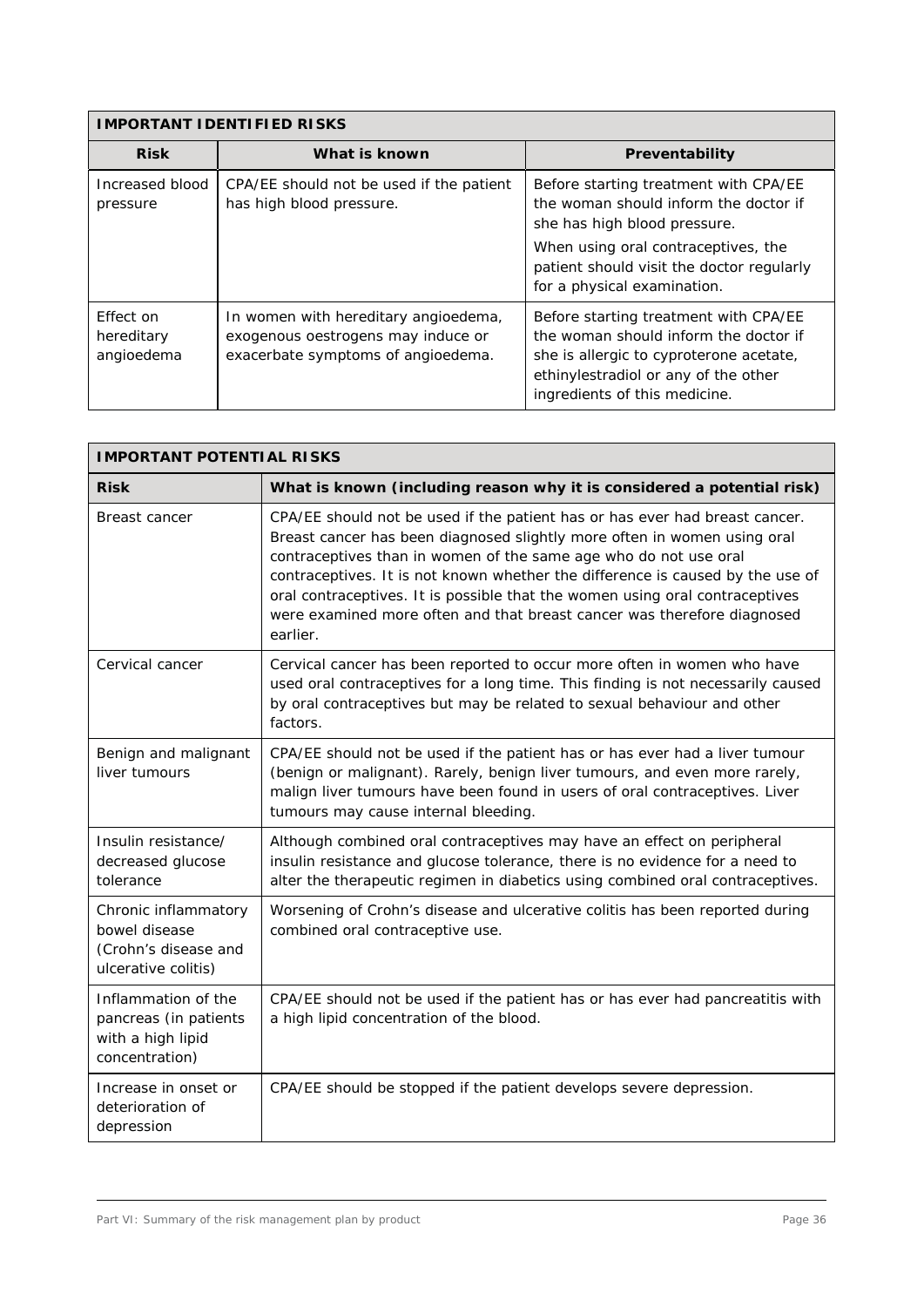| <b>IMPORTANT POTENTIAL RISKS</b>            |                                                                                                                                                                                       |  |  |
|---------------------------------------------|---------------------------------------------------------------------------------------------------------------------------------------------------------------------------------------|--|--|
| <b>Risk</b>                                 | What is known (including reason why it is considered a potential risk)                                                                                                                |  |  |
| Use in unapproved<br>indications (Off-label | CYP/EE is used to treat skin conditions such as acne, very oily skin and<br>excessive hair growth in women of reproductive age.                                                       |  |  |
| use)                                        | Due to its contraceptive properties it should only be prescribed for the patient<br>if the patient's doctor considers that treatment with a hormonal contraceptive<br>is appropriate. |  |  |
|                                             | The woman should only take CYP/EE if her skin condition has not improved<br>after use of other anti-acne treatments, including topical treatments and<br>antibiotics.                 |  |  |

#### **VI.2.5 Summary of risk minimisation measures by safety concern**

All medicines have a Summary of Product Characteristics (SmPC) which provides physicians, pharmacists and other health care professionals (HCP) with details on how to use the medicine, the risks and recommendations for minimising them. An abbreviated version of this in lay language is provided in the form of the Patient Information Leaflet (PIL). The measures in these documents are known as routine risk minimisation measures.

This medicine has special conditions and restrictions for its safe and effective use (additional risk minimisation measures). These additional risk minimisation measures are for the following risks:

# **Blood clots in veins and blood clots in arteries**

**Risk minimisation measures**

- x **Direct Healthcare Professional Communication (DHPC)**
- x **Educational materials**
	- o **Prescribers checklist**
	- o **Patient information card for HCP handout**

Objective and rationale

- DHPC: To communicate the outcome of the review of CPA/EE and to highlight the risk of the thromboembolic events.
- Educational material: To inform the professionals and patients on the risks of thromboembolism.

| Proposed action                                                                                                                                                                                                                                                                                                                                                                                               |  |  |  |  |
|---------------------------------------------------------------------------------------------------------------------------------------------------------------------------------------------------------------------------------------------------------------------------------------------------------------------------------------------------------------------------------------------------------------|--|--|--|--|
| DHPC: "Dear HCP" letter was provided to healthcare professionals in January 2014.<br>$\bullet$                                                                                                                                                                                                                                                                                                                |  |  |  |  |
| Educational material:<br>$\bullet$                                                                                                                                                                                                                                                                                                                                                                            |  |  |  |  |
| Prescribers checklist                                                                                                                                                                                                                                                                                                                                                                                         |  |  |  |  |
| Healthcare professionals should use the prescriber's checklist in conjunction with the<br>$\circ$<br>summary of product characteristics, at regular intervals, to minimise the risk of<br>venous thromboembolic events. Going through the prescriber's checklist, indications<br>for use, contraindications, and risk factors for developing blood clots should be<br>checked and discussed with the patient. |  |  |  |  |
| Patient information card                                                                                                                                                                                                                                                                                                                                                                                      |  |  |  |  |
| Patient information card serves as a reminder to the patients' about the risk factors,<br>$\circ$<br>symptoms, and precautions in regards to developing blood clots.                                                                                                                                                                                                                                          |  |  |  |  |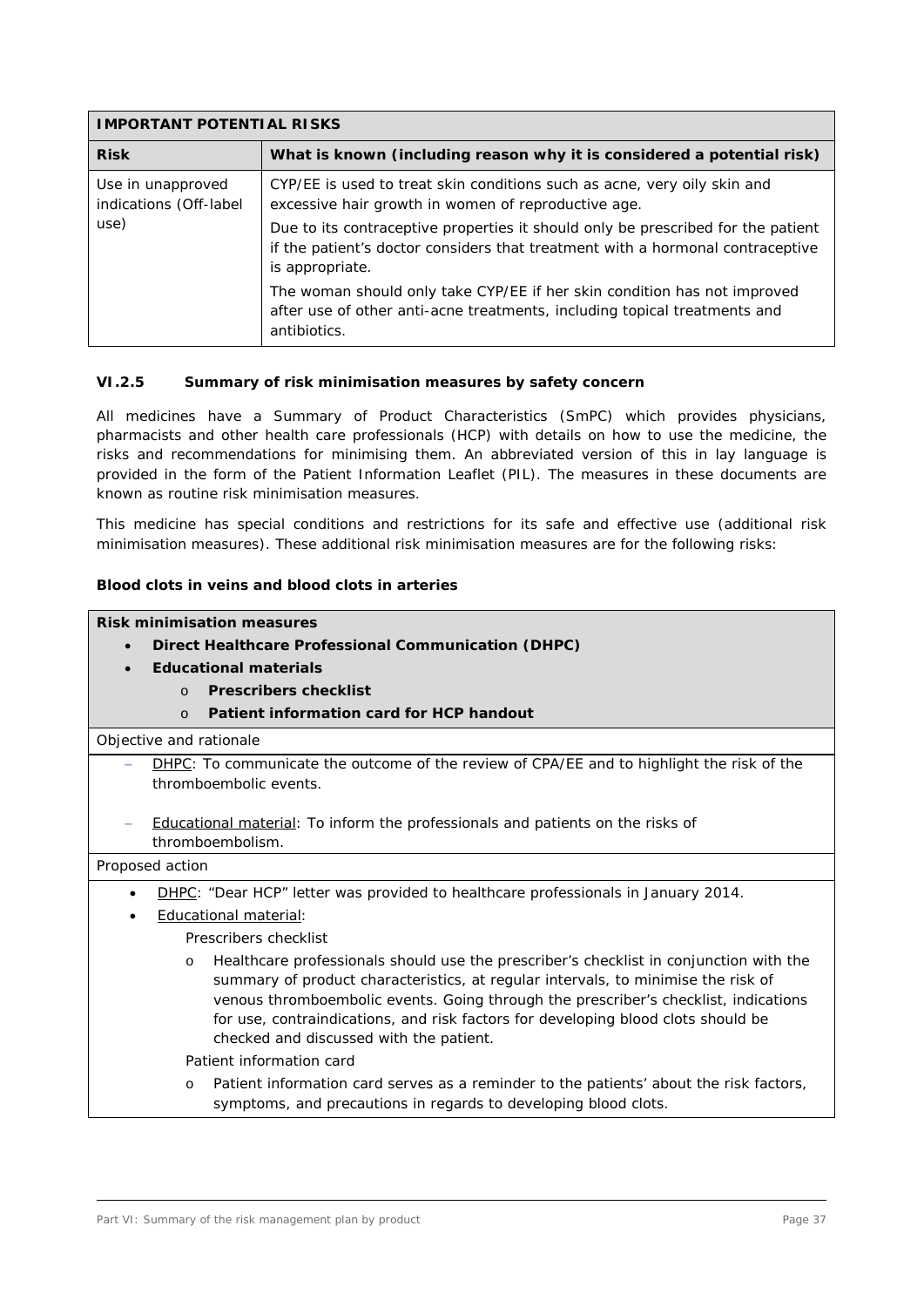# **VI.2.6 Planned post-authorisation development plan**

|  | List of studies in post authorisation development plan |  |  |
|--|--------------------------------------------------------|--|--|
|  |                                                        |  |  |

| Study/activity<br>Type, title and<br>category (1-3)                                                                                                                         | <b>Objectives</b>                                                                                                                                                                                                  | <b>Safety concerns</b><br>addressed                                                                                                                                                                                                                     | <b>Status</b><br>(planned,<br>started) | Date for<br>submission of<br>interim or<br>final reports<br>(planned or<br>actual) |
|-----------------------------------------------------------------------------------------------------------------------------------------------------------------------------|--------------------------------------------------------------------------------------------------------------------------------------------------------------------------------------------------------------------|---------------------------------------------------------------------------------------------------------------------------------------------------------------------------------------------------------------------------------------------------------|----------------------------------------|------------------------------------------------------------------------------------|
| PASS, pursuant to<br>Article 107i of<br>Directive 2001/83/EC.<br>European Commission<br>decision dated 25 July<br>2013 (non-<br>interventional,<br>category 3)              | To evaluate the<br>effectiveness of<br>the risk<br>minimisation<br>activities.                                                                                                                                     | Venous thromboembolic<br>events;<br>Arterial thromboembolic<br>events (incl.<br>cardiovascular disease<br>and stroke)                                                                                                                                   | Planned                                | Planned for 30<br>June 2016                                                        |
| DUS (Survey),<br>pursuant to Article<br>107i of Directive<br>2001/83/EC,<br>European Commission<br>decision dated 25 July<br>2013 (non-<br>interventional,<br>category 3)   | To characterise<br>prescribing<br>practices for the<br>medicinal products<br>during typical<br>clinical use in<br>representative<br>groups of<br>prescribers and to<br>assess main<br>reasons for<br>prescription. | Potential for off-label<br>use.<br>Responsible prescribing<br>in accordance with the<br>harmonized label<br>adopted by PRAC<br>across EU countries for<br>CPA/EE (indication and<br>contraindication for<br>concomitant hormonal<br>contraceptive use). | Started                                | Planned for 31<br>May 2016                                                         |
| DUS (Database),<br>pursuant to Article<br>107i of Directive<br>2001/83/EC,<br>European Commission<br>decision dated 25 July<br>2013 (non-<br>interventional,<br>category 3) | To characterise<br>prescribing<br>practices for the<br>medicinal products<br>during typical<br>clinical use in<br>representative<br>groups of<br>prescribers and to<br>assess main<br>reasons for<br>prescription. | Potential for off-label<br>use.<br>Responsible prescribing<br>in accordance with the<br>harmonized label<br>adopted by PRAC<br>across EU countries for<br>CPA/EE (indication and<br>contraindication for<br>concomitant hormonal<br>contraceptive use). | Planned                                | Planned for<br>March 2016                                                          |

# **Studies which are a condition of the marketing authorisation (if applicable)**

An observational Post-Authorisation Safety Study to evaluate physician knowledge of safety and safe use information for CPA/EE in Europe, and a Drug Utilization Study (survey and database) on the prescribing indications for CPA/EE are conditions of the marketing authorisation.